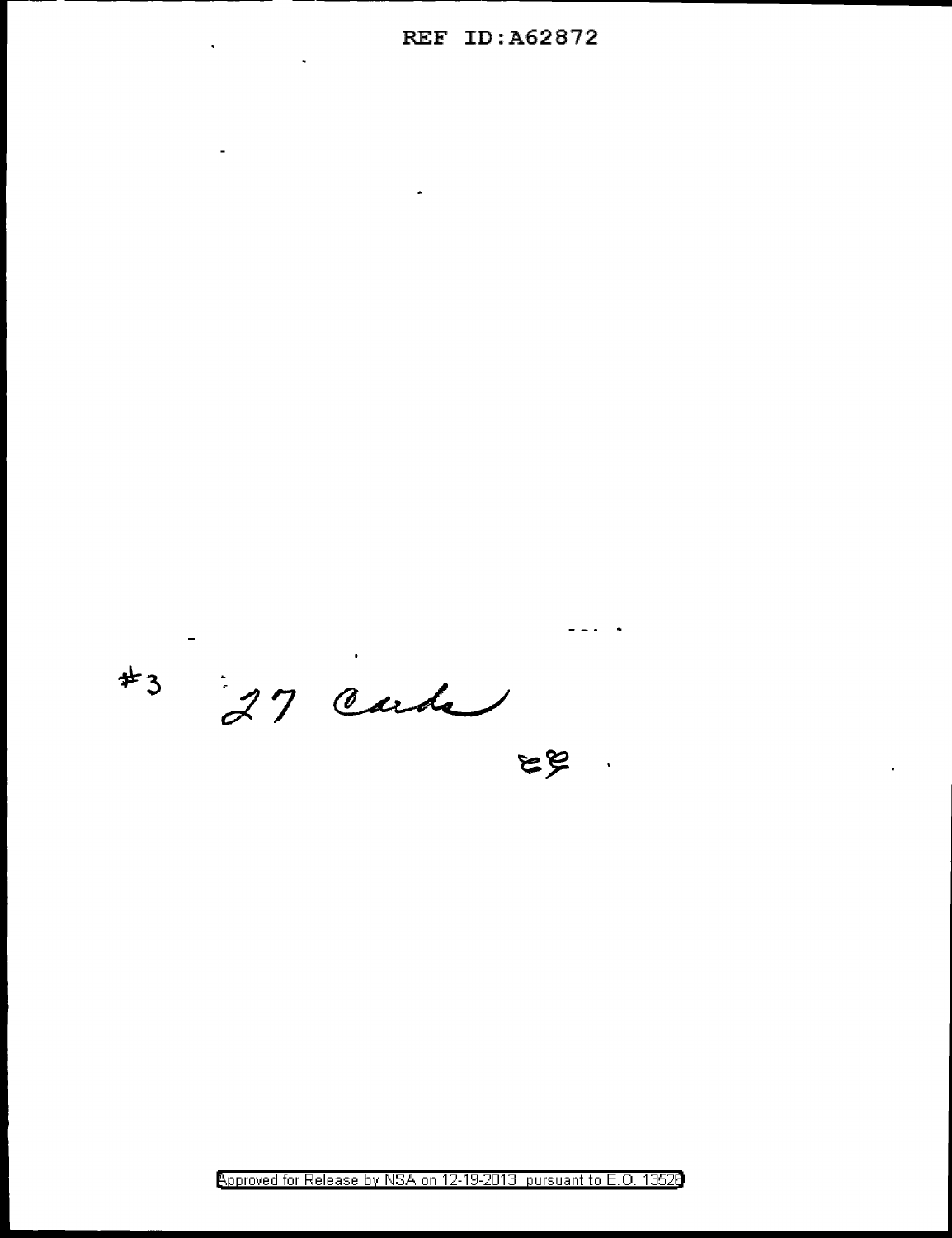## $SLIDE 6.8$ **LECTURE NOTE** REF ID:  $A62872$

"The Benedict Arno1d indecipherable Treasonable Cow Letter"

Here's an interesting slide showing a picture of a letter which was written by Benedict Arnold, *ot*  early Colonial infamy. He even was willing to see that his commander-in-chief, Washington, was captured by giving the British information like this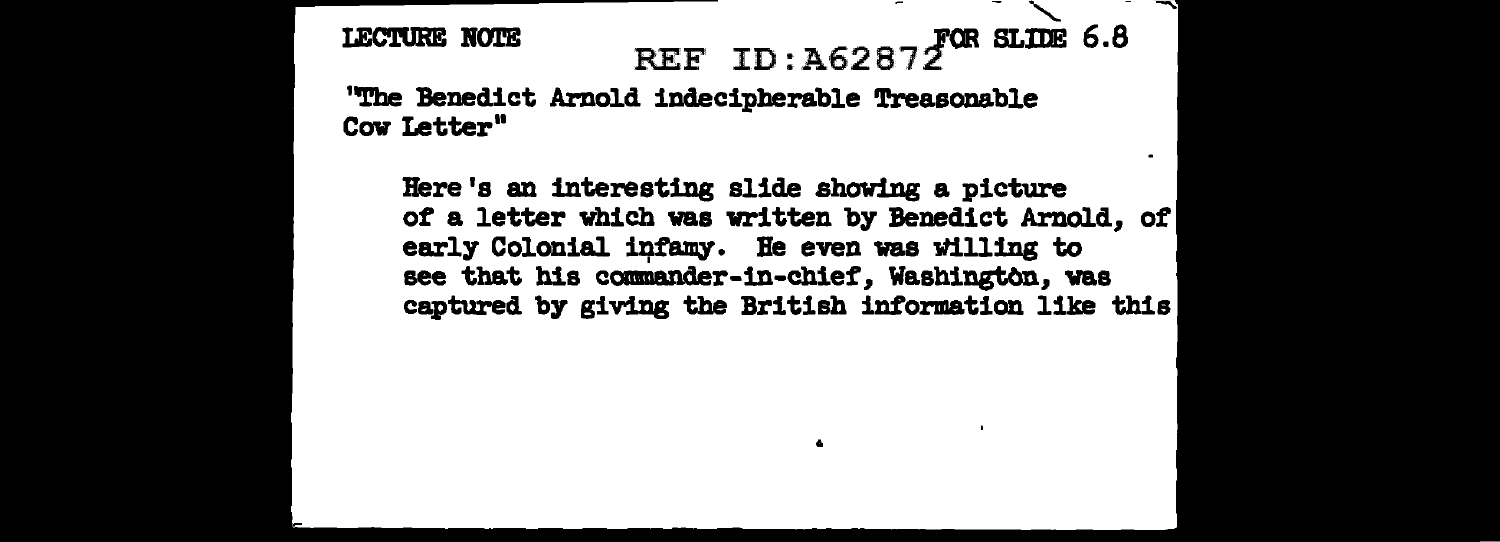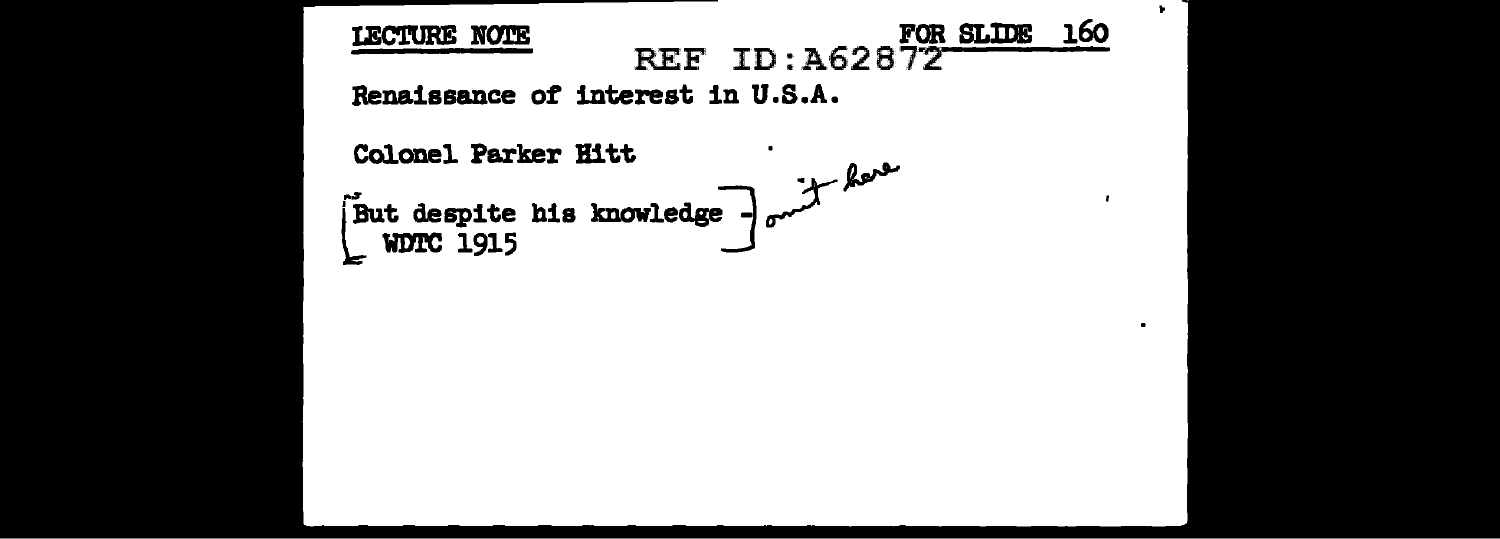## REF ID: A628 FOR SLIDE 4.11 **LECTURE**

Example of a rebus

/jo doubt this first slide will carry all *ot* ;you back to the days of your childhood or at least to your earliest schooldays. I show it only because it has a rather close connection with cryptography. The question as to which came first -- the invention of writing or the invention of cryptography is like the question as to which came first --the hen or the egg. The answer to both is quite dit• ticult to give. But it is quite clear at least that some phases of cryptography came before the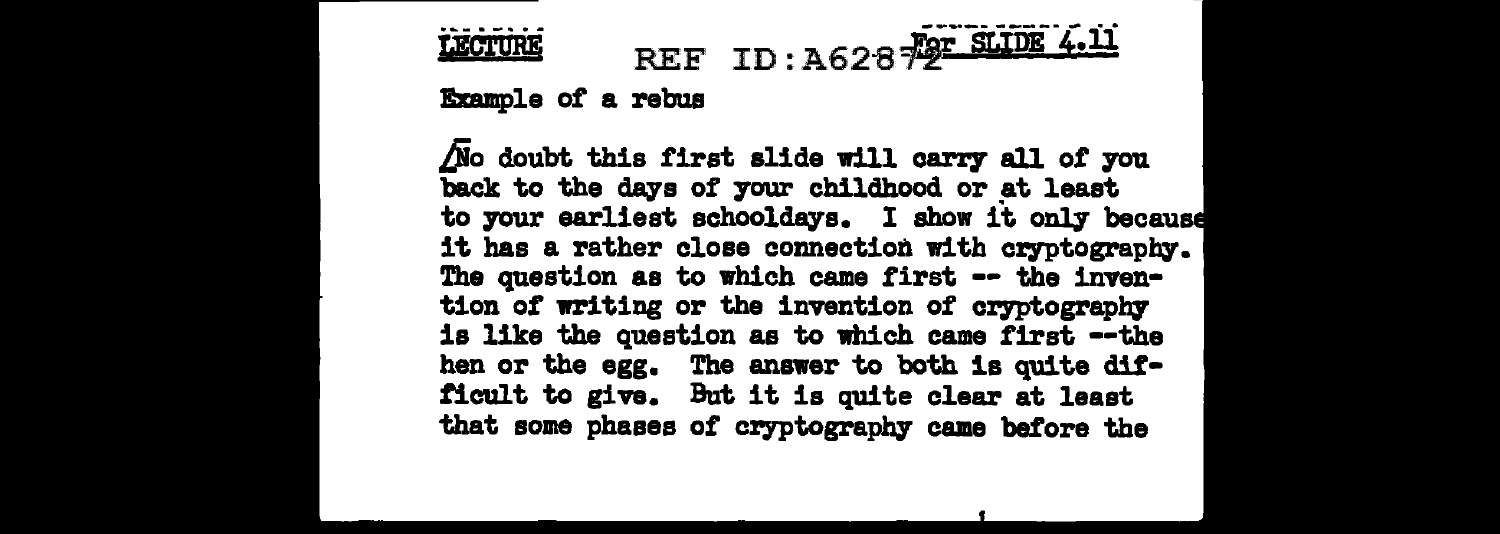## REF ID: A62872 4.11 (cont')

art of writing had undergone any or very much development. The rebus contains features of both -- you have to "decrypt", so to speak, the significance of some of the symbols before you can read the writing as a whole and learn its meaning.

۰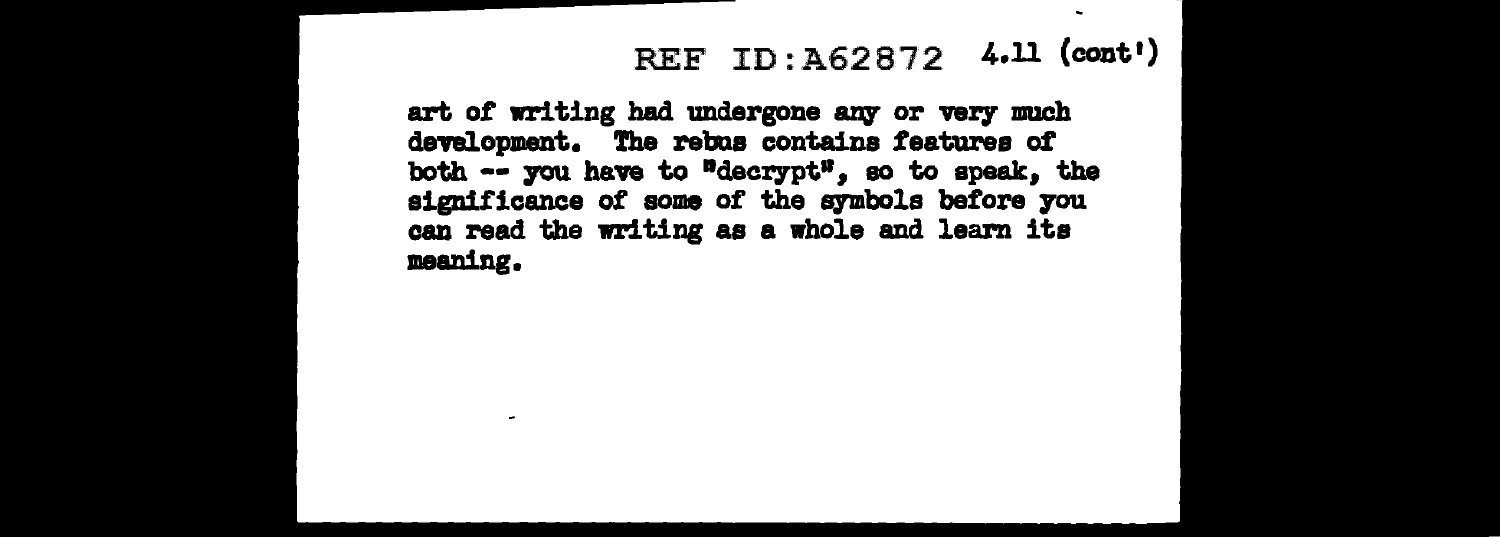#### REF ID : A62 8 7 j>Ii §Lroi ·j.2 \_\_\_\_\_\_\_\_\_ LECTURE NOTE

An example of a hoax inwlving what appears to be •runic" secret writing.

> BIL STUMP - his mark -- from Dickens' Pickwink Papers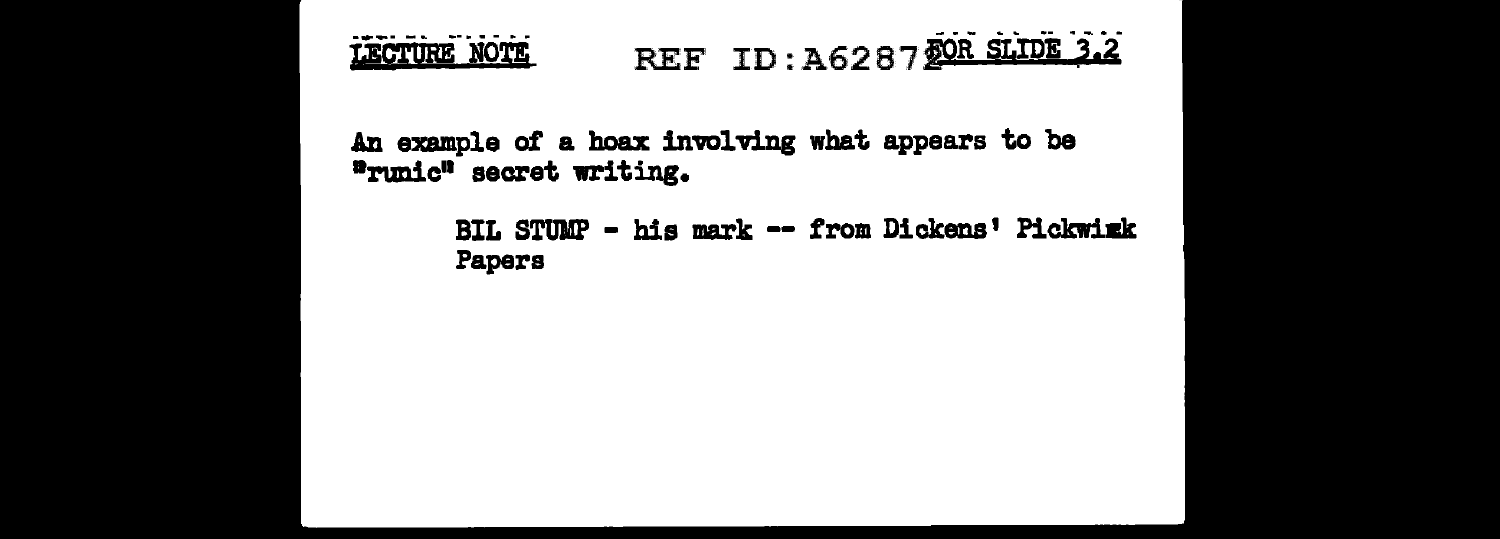

## REF ID: A62872 Babington.

 $\epsilon$ 

(From "The Babington Plot" by Smith, 1936)

 $\mathbf{v}$ 

She reigned from 1542-1567; beheaded 1587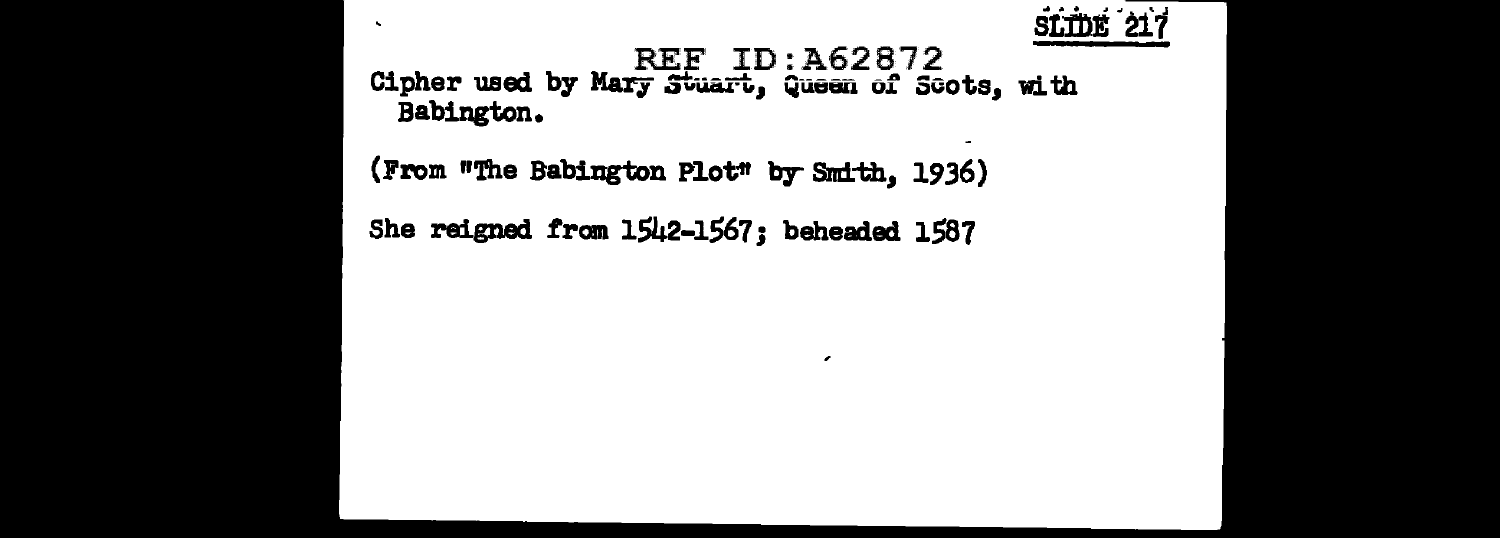## LECTURE NOTE REF ID: A62872 FOR SLIDE 218

"The Forged Postscript, with Phillips's endorsement

## (Frontispiece of "The Babington P1ot" by Smith, 1936)

 $\mathbf{r}_\mathrm{c}$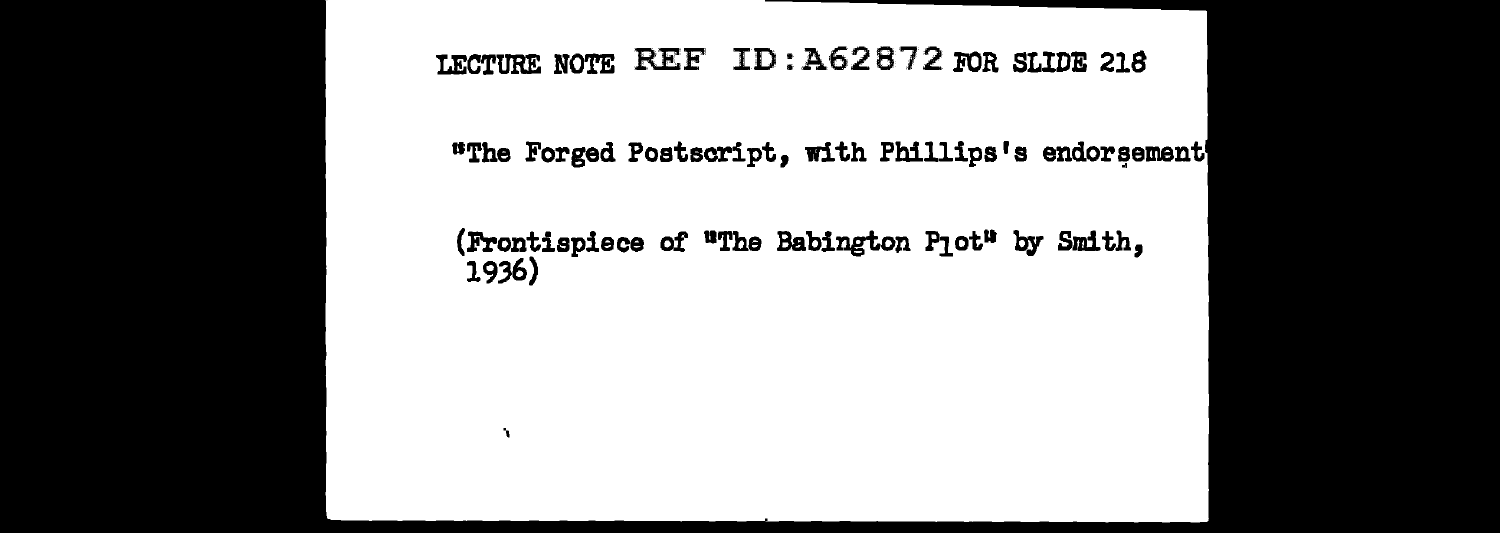

## REF ID:A62872

A cipher system used by Philip II *ot* Spain (1SSS-1S98)

 $\ddot{\phantom{1}}$ 

 $\bullet$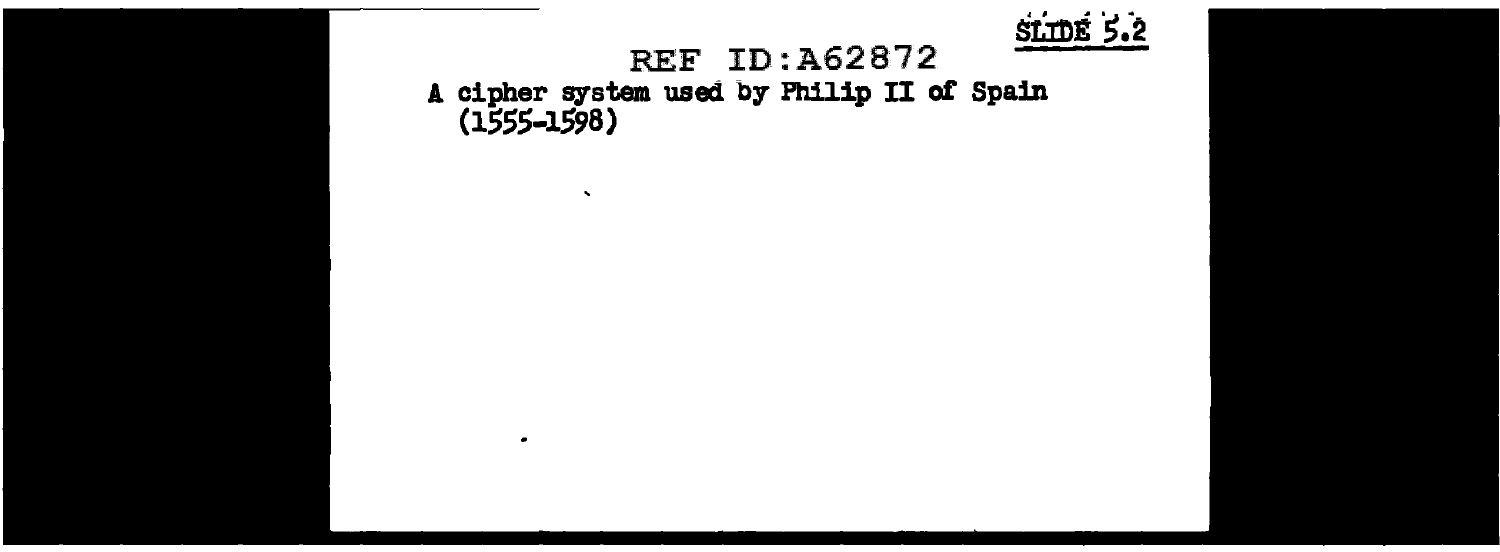$\frac{1}{\sqrt{2\pi}}$ REF ID: A62872R SLIDE 3.7 LECTURE NOTE

Sliding-card Cipher. A facsimile of one used in the later years of Queen Elizabeth's reign (about  $1600$ 

> A sliding card. which could be shifted up and down, was used for changing the key, or as a means of changing the key.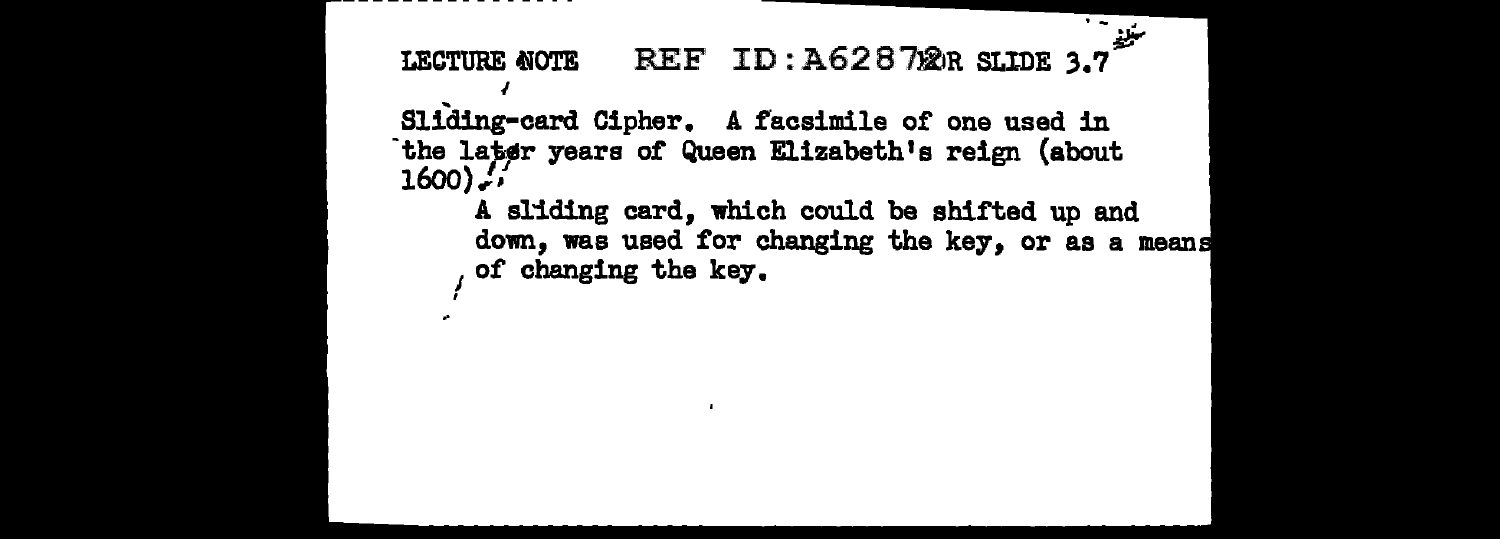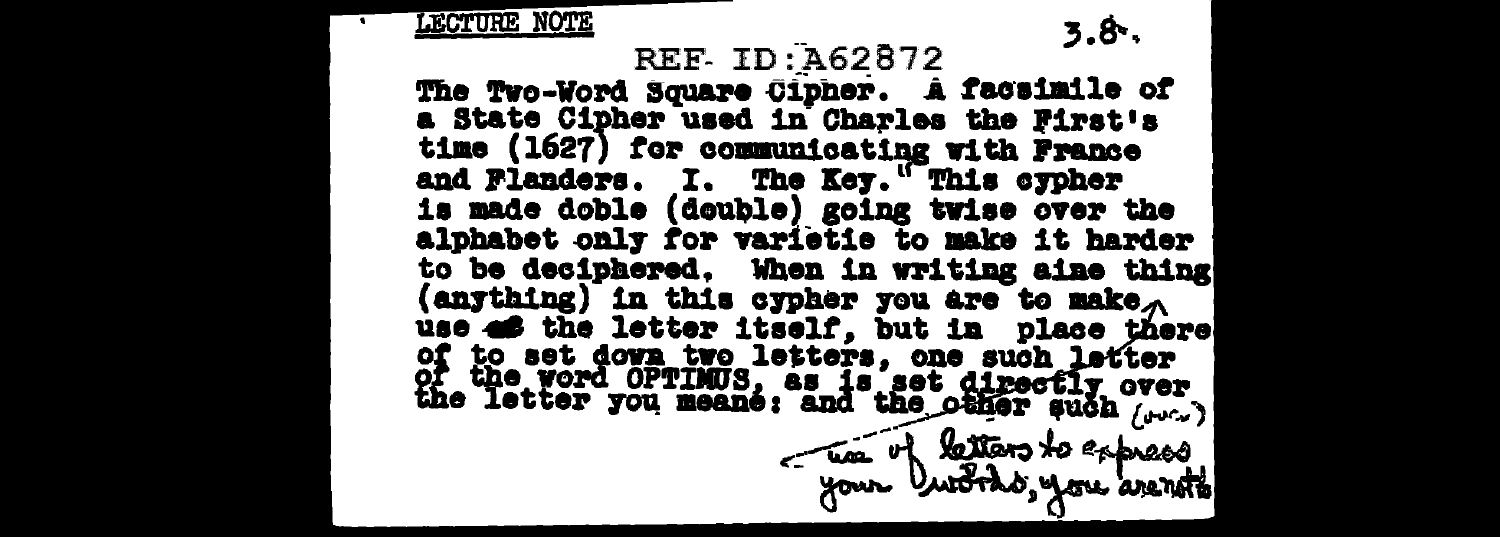letter pouthe woord pontwys a as is directly<br>opposite to the said letter you meane to<br>write."

 $\blacksquare$ 

 $\bullet$ 

 $\bullet$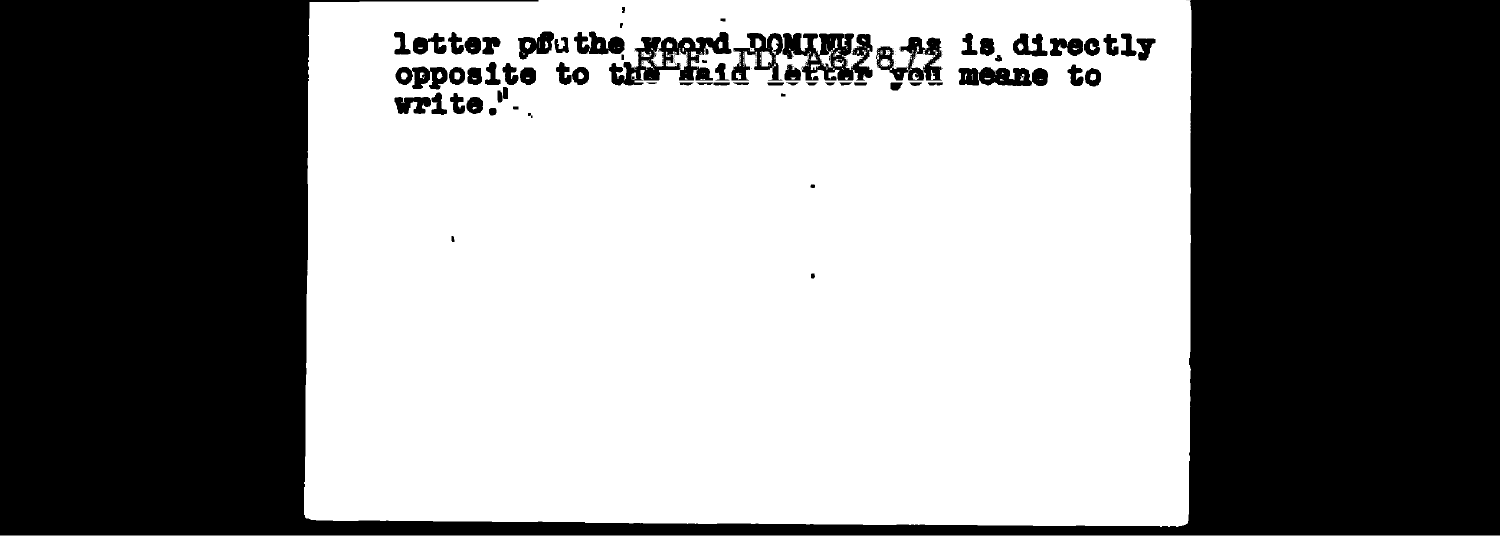LECTURE NOTE

# REF ID:A62872 SLIDE 6.1

Cipher table in an early Elizabethan state cipher used in communicating with the Ambassador in Spain.

(Proof that Porta was not inventor?)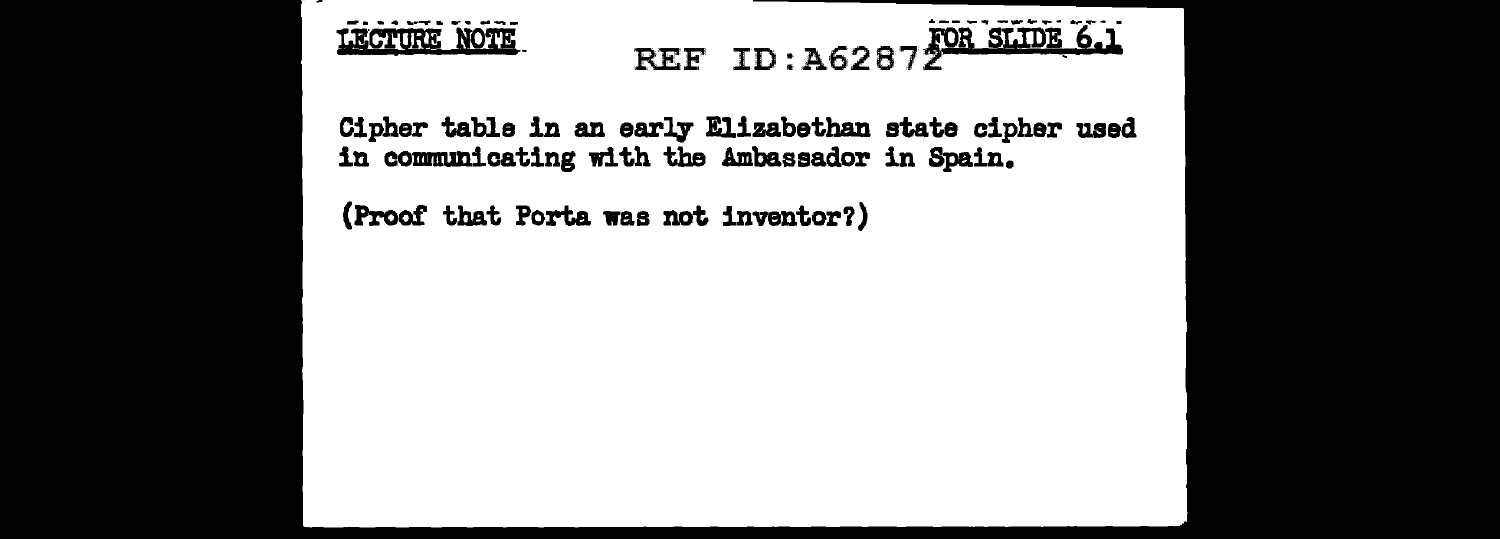## (Usually inserted before REF ID: 34 82872 SLUDE 5.1 VIETA, FRANCISCUS - French mathematician and founder of modem algepra.

In 1589 became councillor of parliament of Tours then royal privy councillor. While there discovered key to Spanish cipher - more than Soo characters - then all Spanish dispatches falling into French hands were easily read.

Philip II of Spain was so convinced of safety of 'his ciphers that when he found French were aware *ot*  contents of his letters to Netherlands he complained to the Pope that French were using sorcery against him. Vieta called on carpet to explain.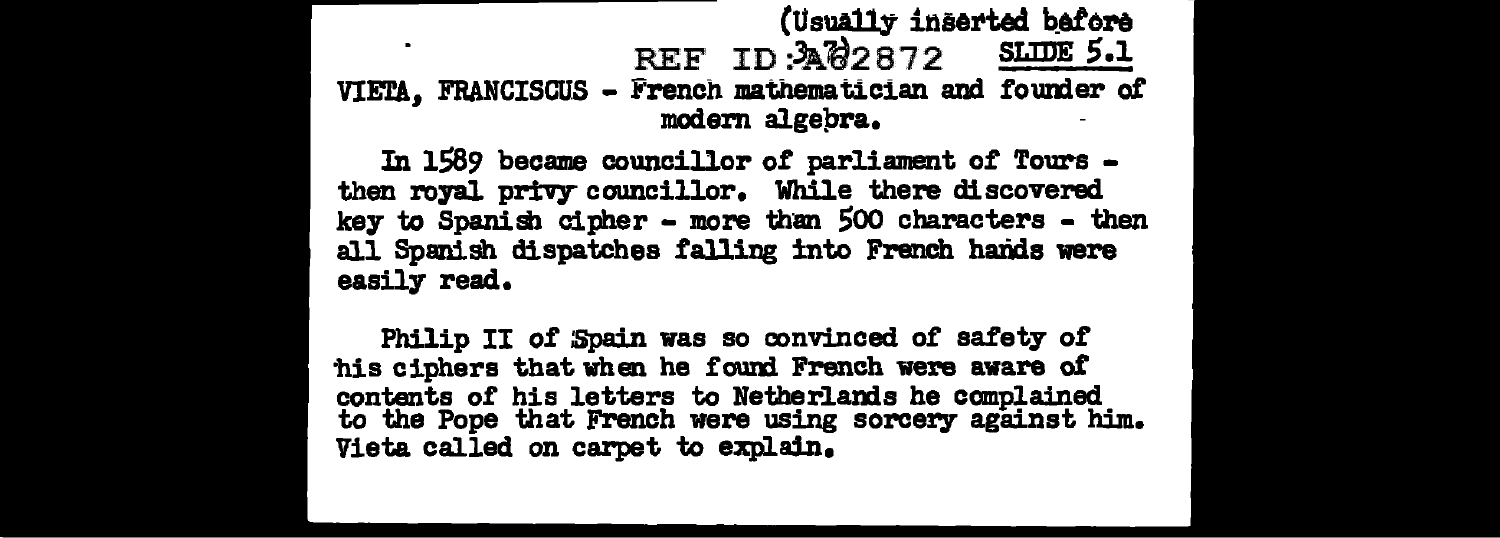LECTURE - REF ID: A628 ORD SLIDE 27.4

Decipherment of a cryptogram in a map:-

Message written in Morse along tram lines on a plan of Amsterdam - addressed to Mr. M.J. Nauk, Rotterdam postmark -S. Newington, 20 Dec 1915

**WOEL ANGEKOMMEN ALLES FERTIG** GUSTAV FREI FUR BESTIMMTEN TAG FERTIG"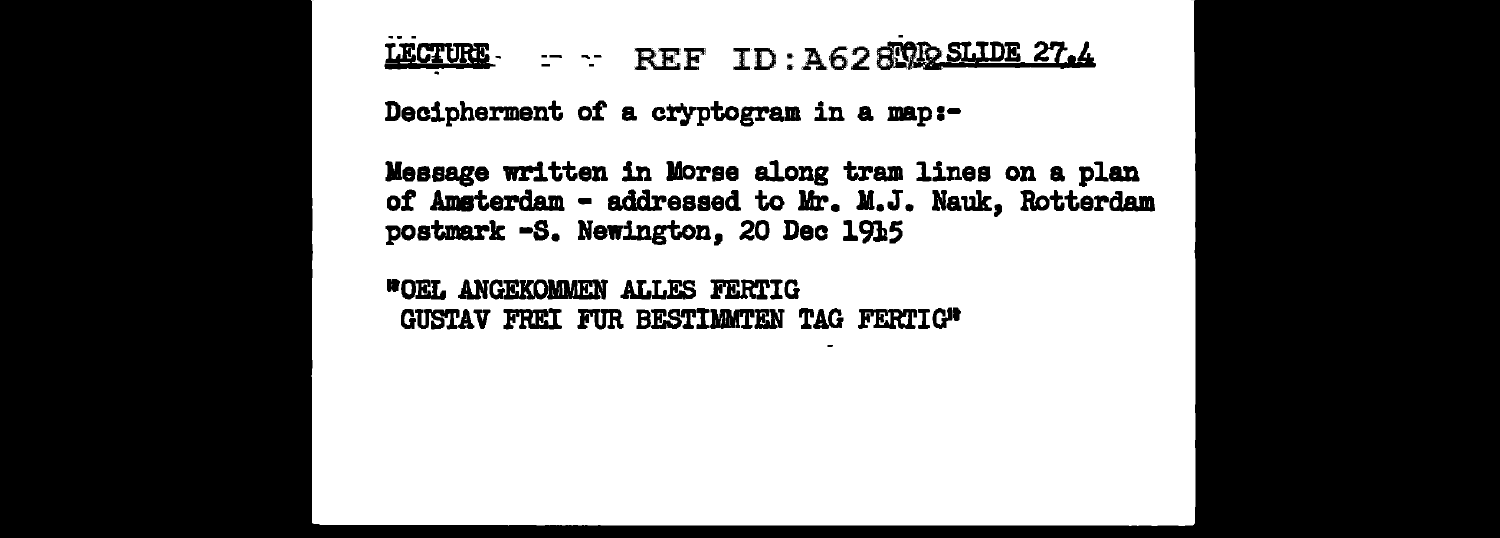## LECTURE NOTE REF  $ID: A62872$  FOR SLIDE 30

German sabotage message of World War K

<sup>11</sup>Here is another message solved in World War I by the British and made available to our authorities in Washington; a sabotage message talking about who were reliable saboteurs and what they should do. That message figured in a 1 ong,long trial before the German American Mixed Claims Commission, in which the German were charged with certain acts of sabotage, notably the Kingland fire and the Black Tom explosion in New Jersy. Most of you are too young to remember those incidents. The trial resulted in a decision in favor of the United States Blaimants, who were awarded some  $$$  0 million dollars.<sup>n</sup>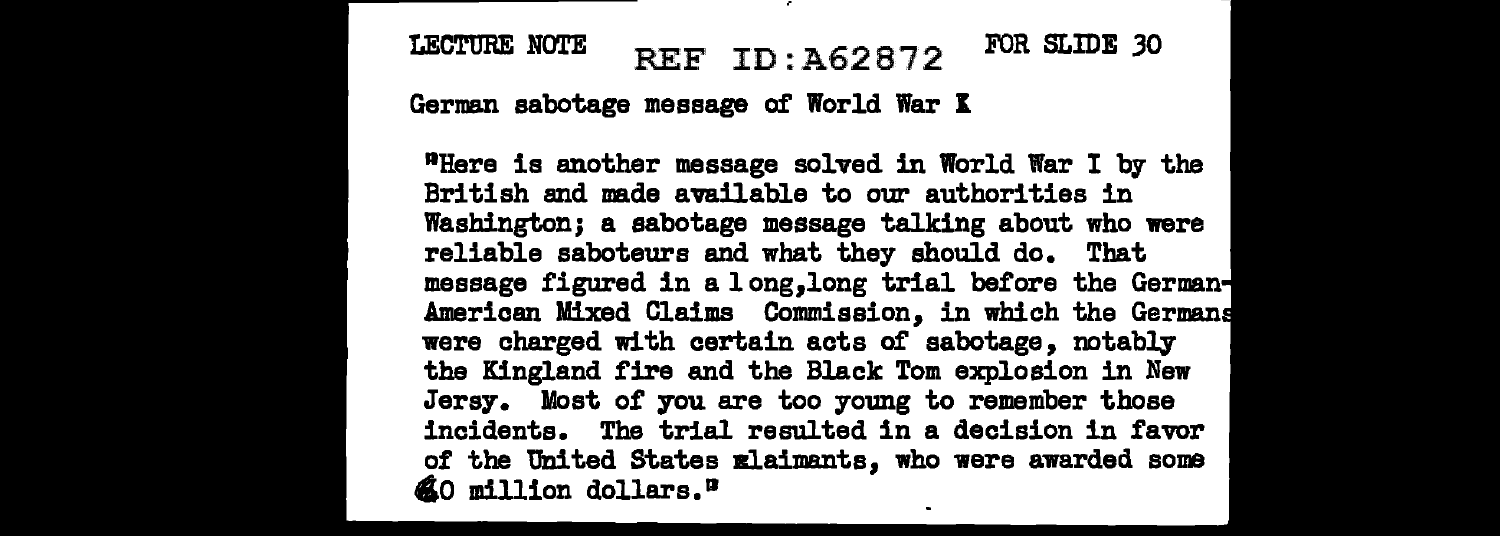



Example of secret ink writing (1917)

×.

Black Tom and Kingsland Fire --Lackawanna RR et al. \$40,000,000 G-A Mixed Claims Commission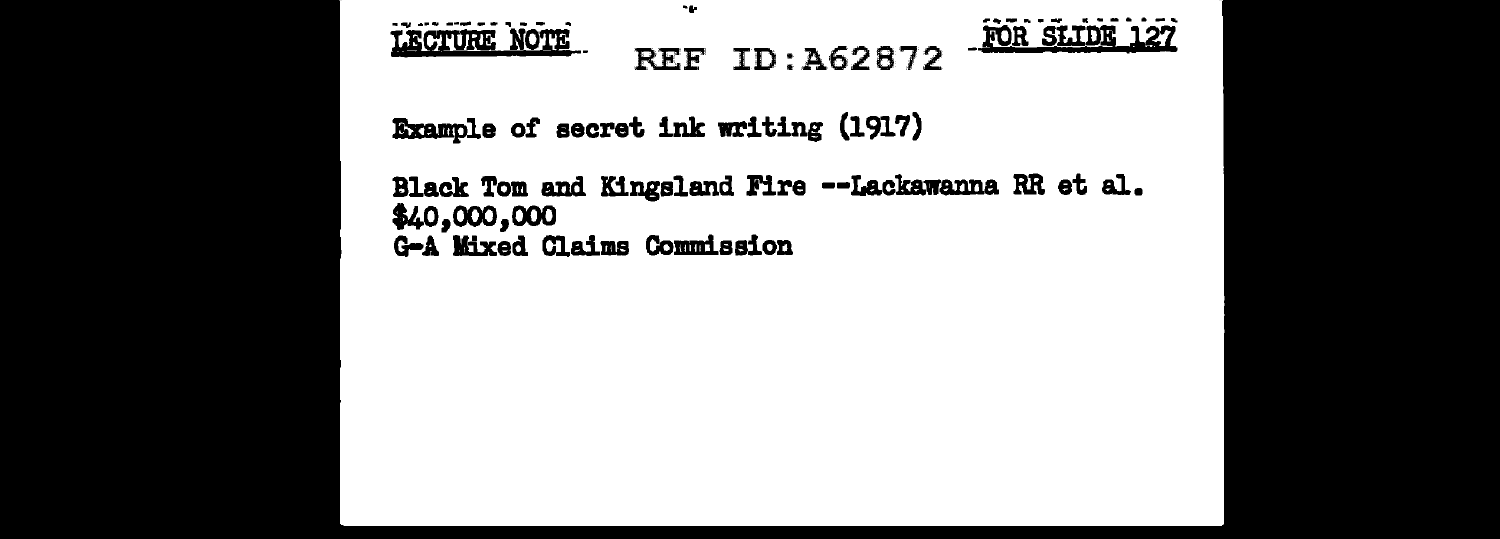#### LECTURE NOTE REF ID: A628722R SLIDE 128

 $\sim 1$ 

Example of micro-writing (1870)

Micro-writing is not so new as we might think. See Galland - under Mendelsohn. Not re Mendelsohn's decoding Gambetta code letter dated Oct 24. 1870 and microphotograph., Could this be same as my micro?

 $6.123$  of Galland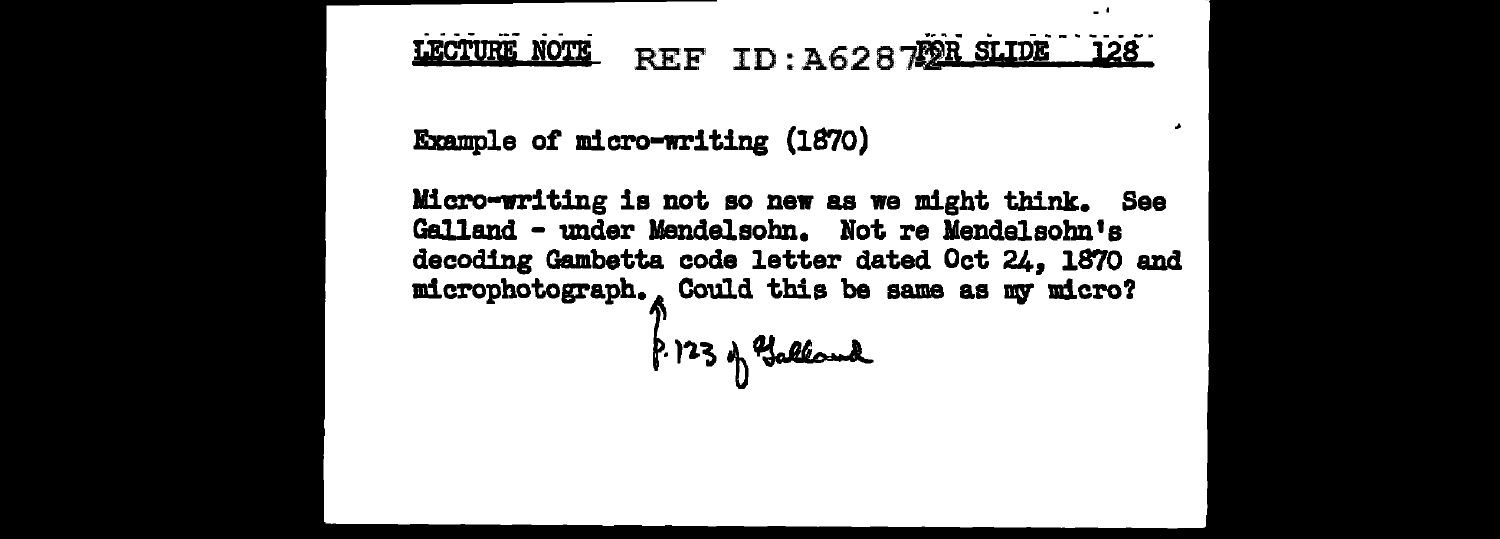## **REF ID: A62872**

 $\tilde{\phantom{a}}$ 

 $\cdot$ 

 $\blacksquare$ 

World War I breaks out August 1914

Renaissance of interest in U.S.

Mauborgne

Hitt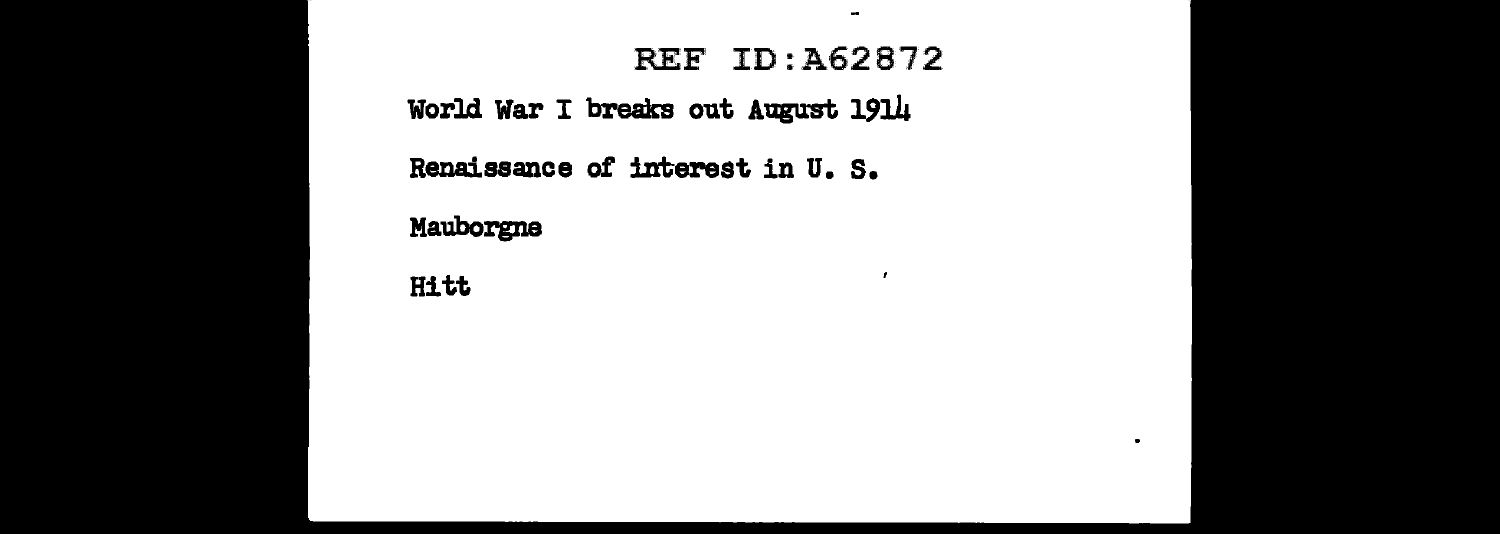$214$ 

LECTURE NOTE

## REF ID:A62872

War Department Code in Spanish-American War -- the code of 1885 plus additive - 777.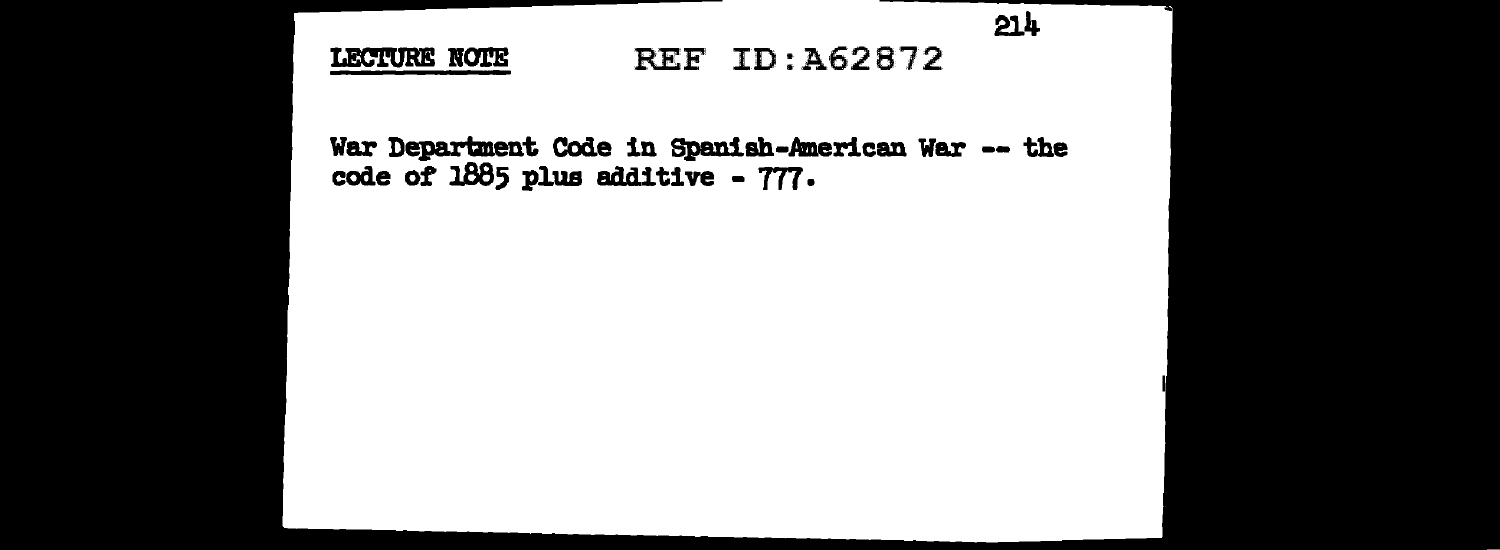#### REF ID: A628728 SLIDE 155 LECTURE NOTE

Herbert o. Yardley as First Lieutenant, 1919.

(Effect of disclosures)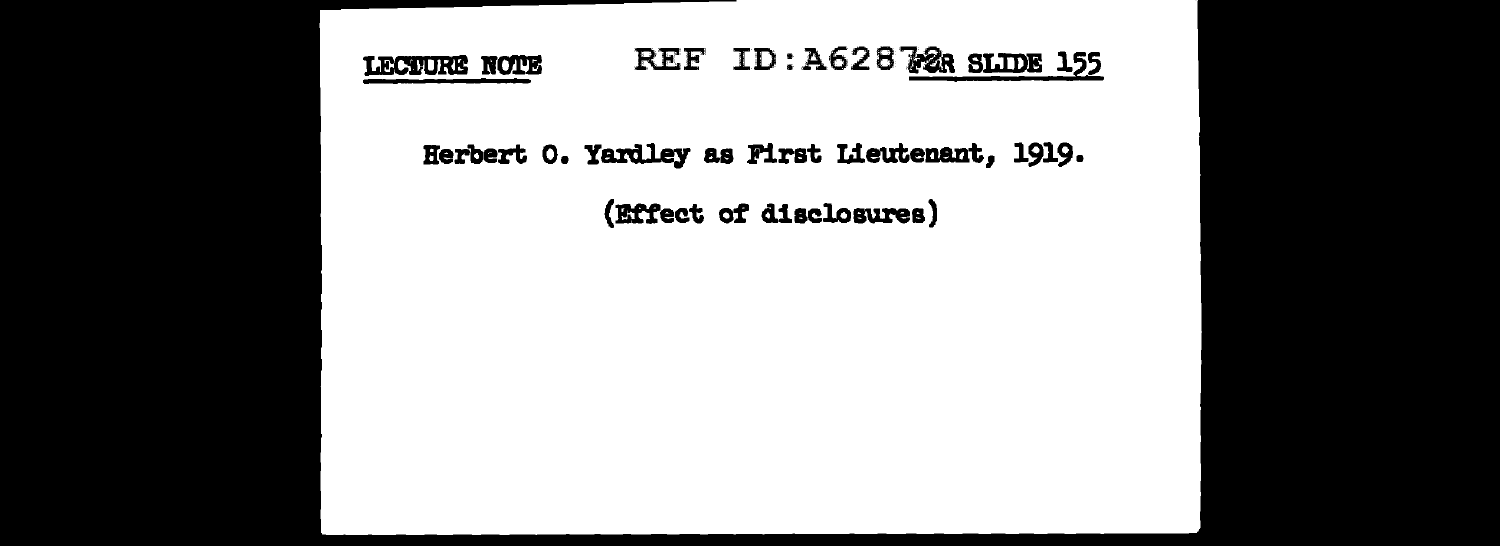LECTURE NOTE

## REF ID: A628 R& SLIDE 38

 $\blacksquare$ 

The Oil Scandal investigation.

(Where \$68, 000 gets transto:med into 6 or 8 cows)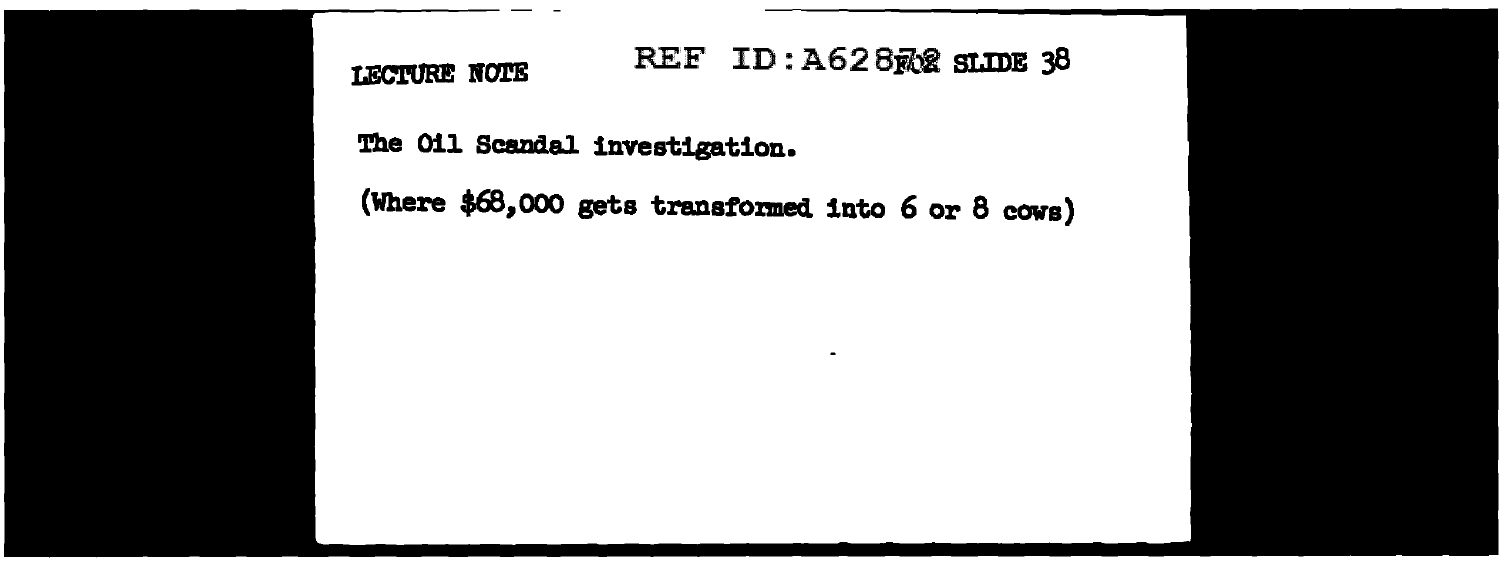

 $\sim$ 

## **REF ID: A62872**

Illustrating one of the cardinal sins in cryptography - repeating a message in another system, without some changes.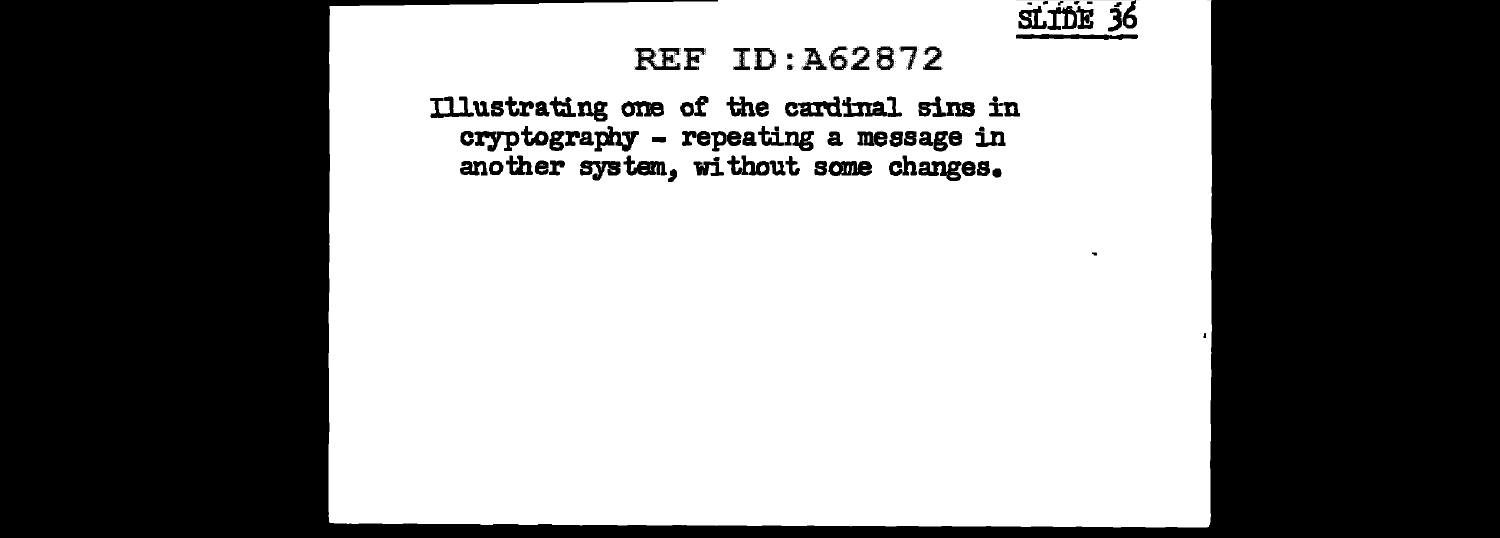#### 150.2 **REF ID:A62872**  $\overline{a}$

 $\mathbf{v}$ 

۰

 $\sim$ 

Hand-operated "Purple" analogue

۰

 $\bullet$ 

 $\epsilon$ 

**College**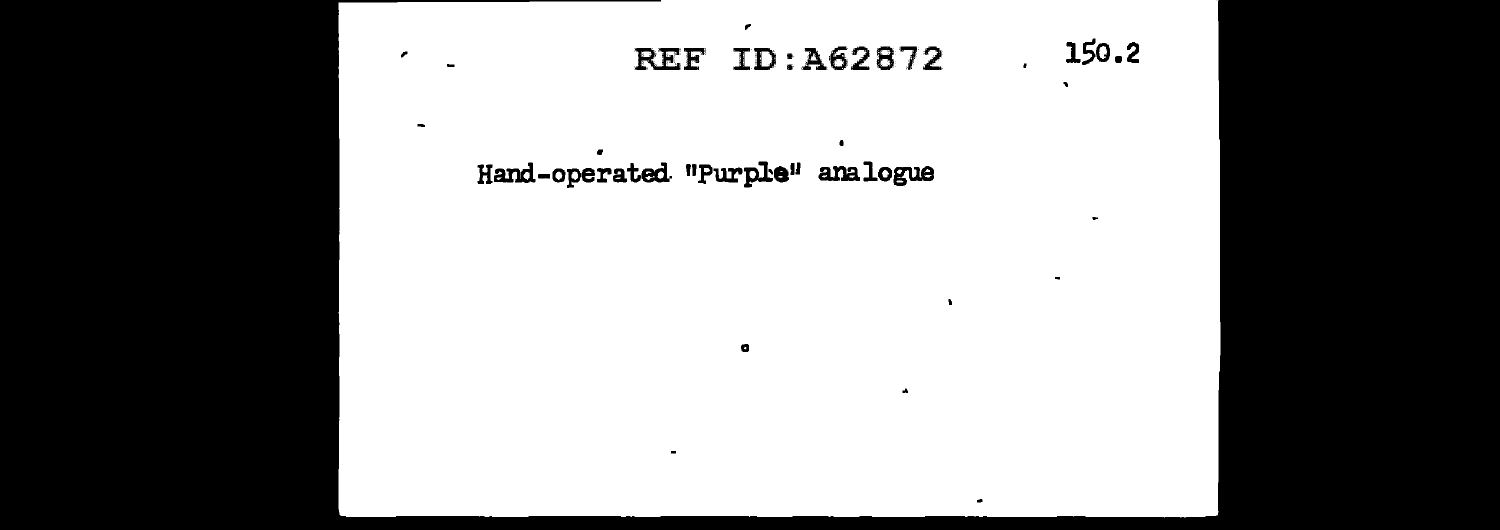## REPORT OF THE JOINT REMAITING ON SEE SUFFESTIGATION OF THE PEARL HARBOR ATTACK

Page 232:

"The success achieved in reading the Japanese diplomatic codes merits the highest commendation and all witnesses familiar with Magic material throughout the war have testified that it contributed enormously to the defeat of the enemy, greatly shortened the war, and saved many thousands of lives."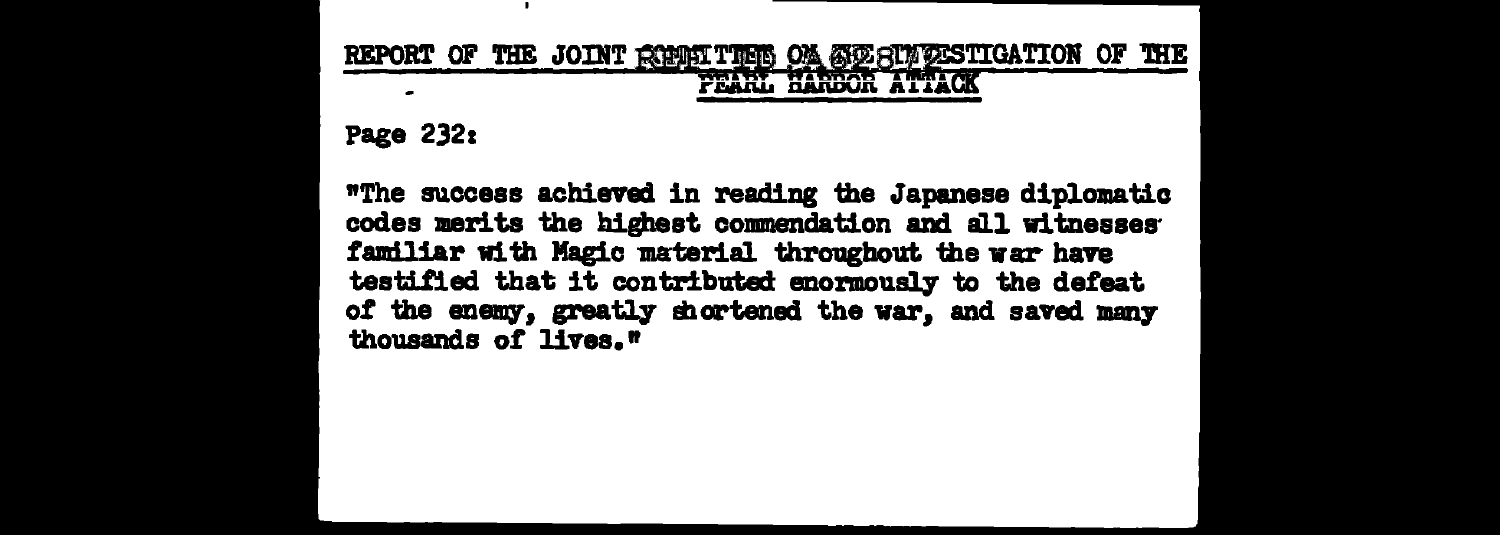through the meet through all about the fascinating secrets there are REMed LLD.: ASO 87 2mow as well as I do that I can't lift the curtain entirely -- I can only let you have a peek. The necessity for secrecy in the field I'm going to talk about is so great that in May 1950 Congress enacted special legislation to give us the protection we need. The law is known as Public Law 513 and if I should violate it by telling you too much, even though my talk has been officially authorized and everybody here is present by proper authority. I could be separated from \$10,000 if I had that much, or could be given the dubious pleasure of spending my next 10 years as a guest of one of Uncle Sam's institutions for the re-education of criminals, or I could be given both treatments, neither of which I am anxious to try. Se-please dont t hold on to your seats in the expectation of hearing any real het stuff.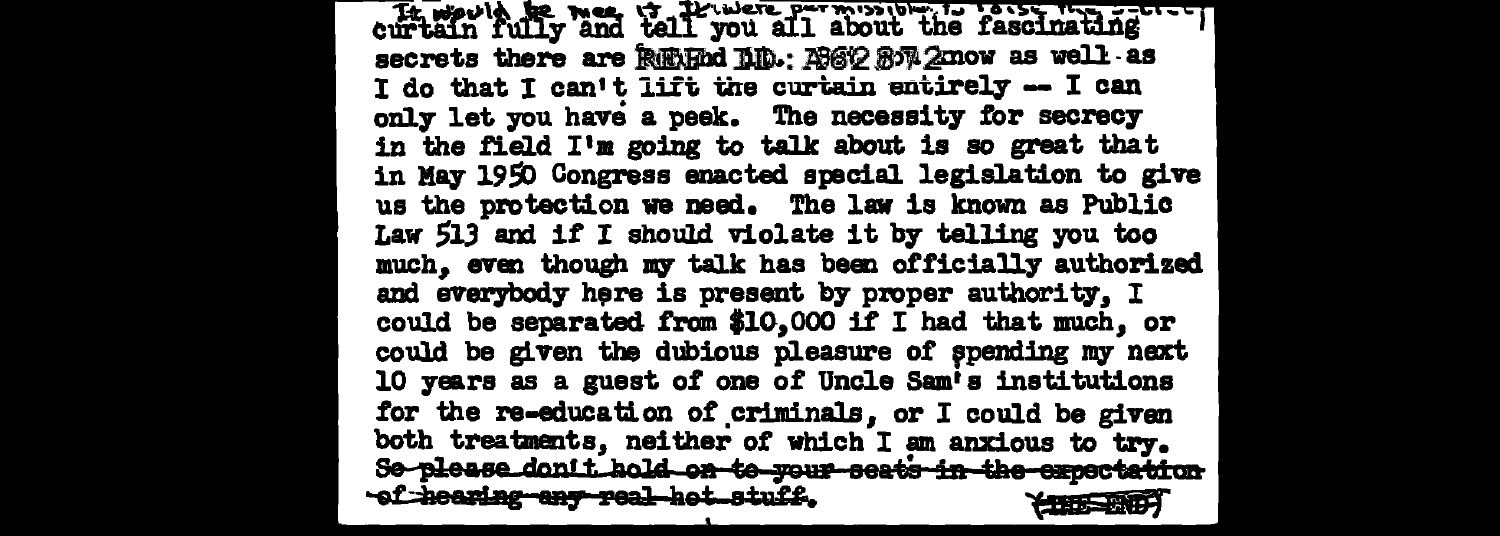ĈĂĤD messages and doing REE-jol Dorlee 216 22 regards the requirements of secrecy. Perhaps you will also sometime be responsible for seging to it that the communications of your own command or of command's under your cognizance are secured that is, that they won't be easily read by unafthorized persons or, in the of yar, by the enemy. Some of you may even find yoursely es in positions where it will be your job to supervise the making of our bun cryptosystems or of breaking the enemy's. Hence, an appreciation of some of the pitfalls and achievements of exyptology will be useful to all or most of you, at least some time or other in your military careers.

It would be nice if Twere permitted to raise the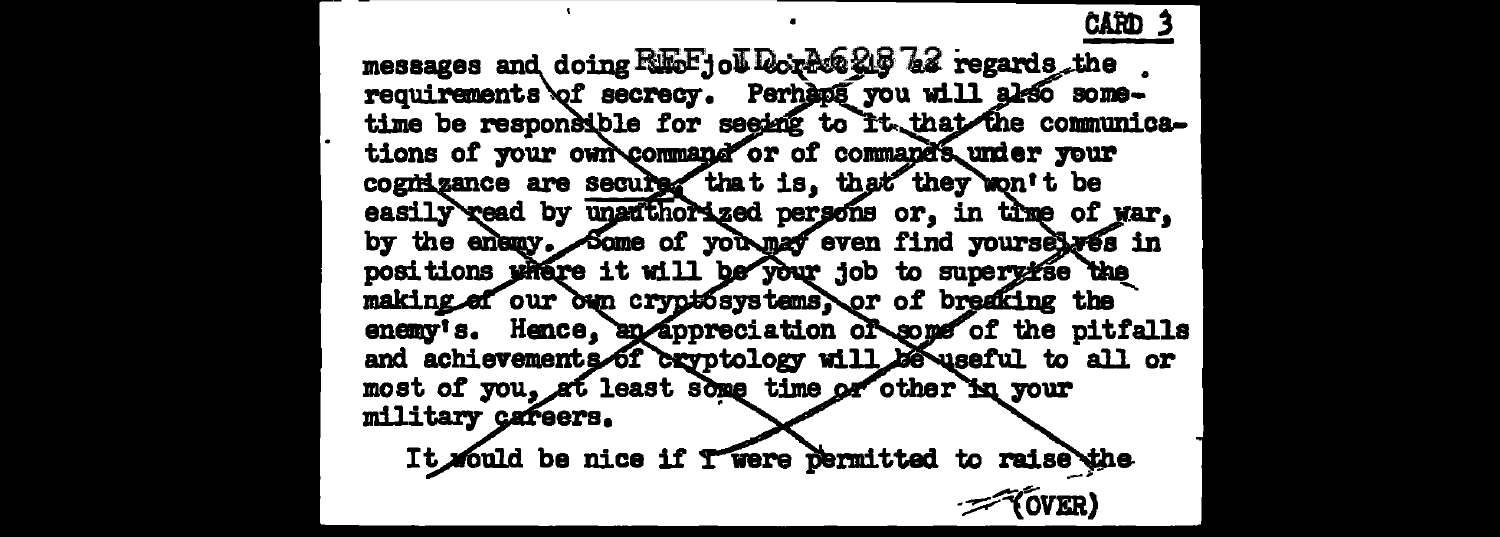### LECTURE NOTE REF ID: A62872 SLIDE 150

 $\bullet$ 

Magic Machine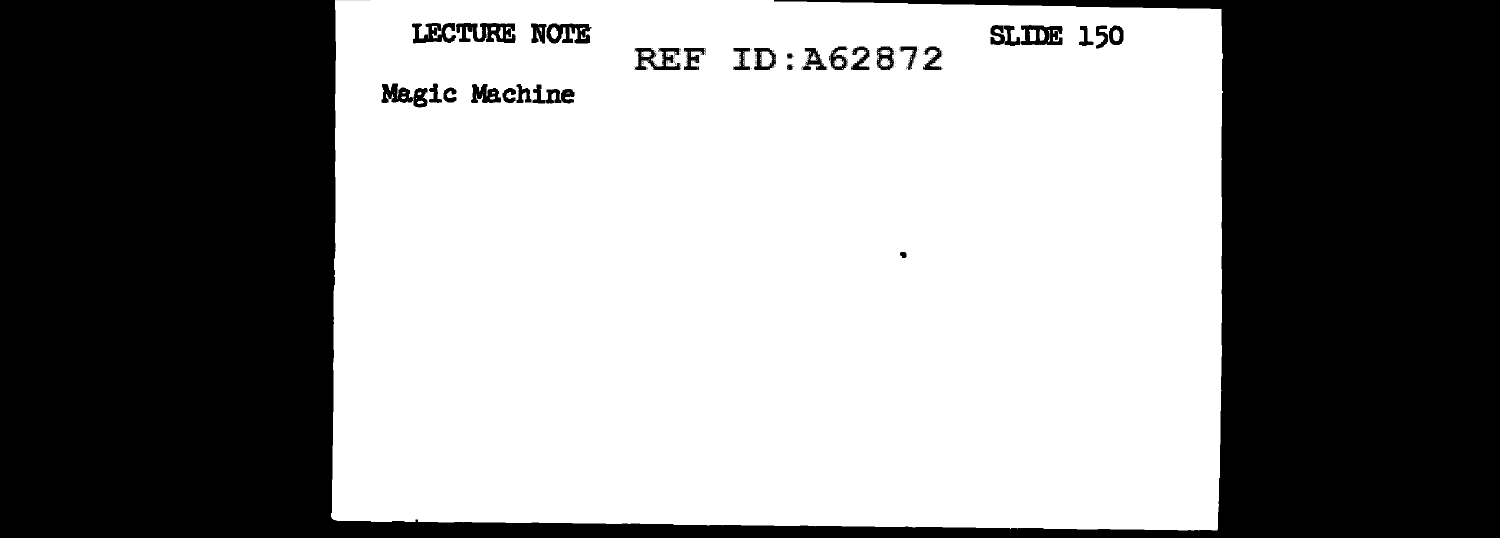In its recently published regains, Ninston Churchill<br>tersely appraises the contribution of communication intelligence in these guarded comments on the battle of Midway, which I quote:

wit is difficult to exaggerate the importance of this memorable American victory, not only to the United States, but to the whole allied cause. The American intelligence system was successful in penetrating the enemy's most closely guarded secrets well in advance of events. Thus Admiral Nimitz, albeit the weaker. was twice able to concentrate all the forces he had in sufficient strength at the right time and place. When the hour struck this proved decisive. The importance of secrecy and the dire consequences of leakage of information in war are here proclaimed."